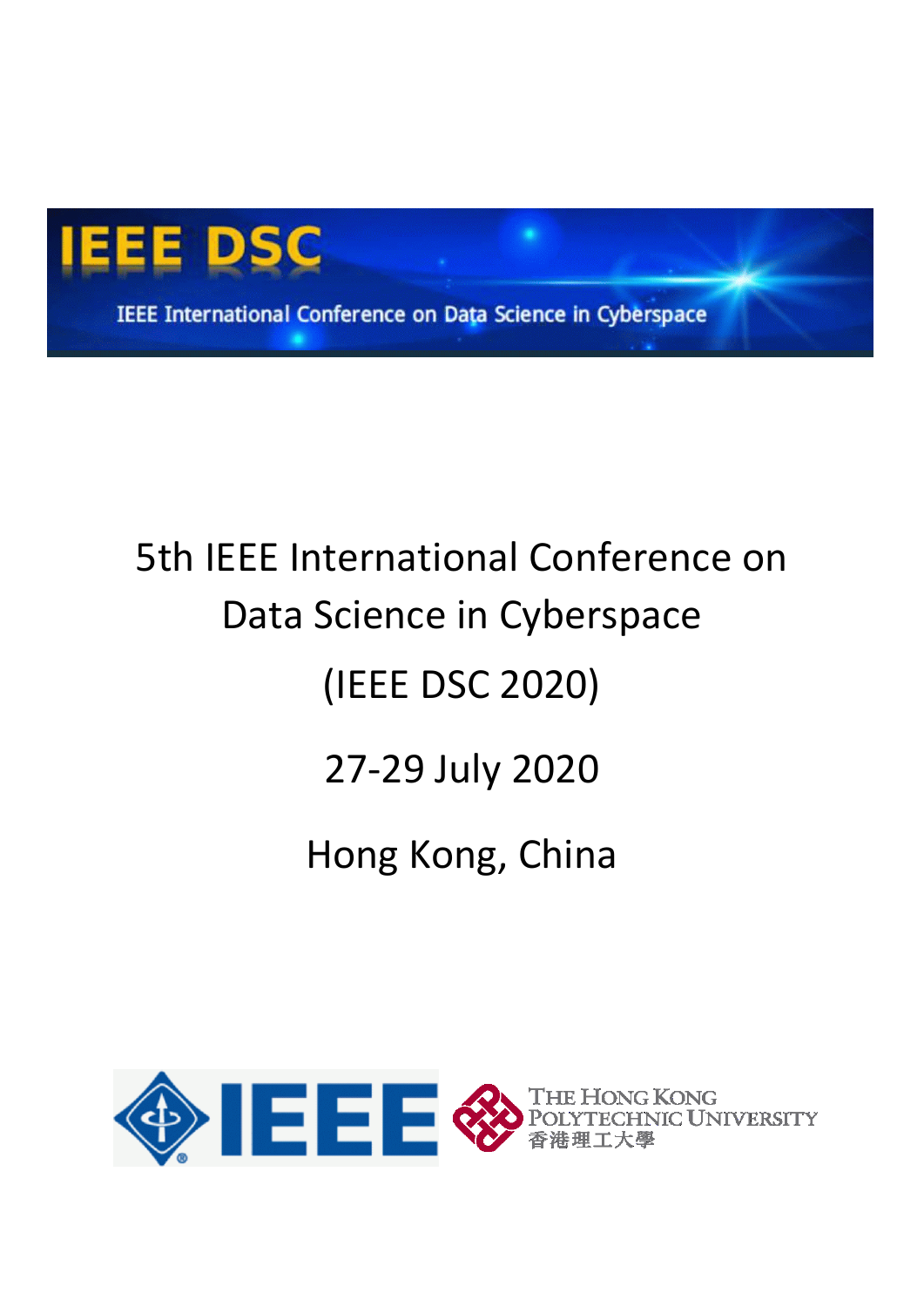# **Program at a glance**

| <b>Session</b> | 27 July (Monday)    | 28 July (Tuesday) | 29 July (Wednesday)            |
|----------------|---------------------|-------------------|--------------------------------|
| AM Session 0   |                     | Opening           |                                |
| AM Session 1   | BDMC / VAAL / MSNFA | Keynote 1         | Keynote 4                      |
|                |                     | Keynote 2         | Keynote 5                      |
| <b>Break</b>   | <b>Break</b>        | <b>Break</b>      | <b>Break</b>                   |
| AM Session 2   | <b>BDMC / VAAL</b>  | S1 / S2           | S <sub>5</sub> /S <sub>6</sub> |
| Lunch          | Lunch               | Lunch             | Lunch                          |
| PM Session 1   | MDATA / BDBA / MUST | Keynote 3         | Keynote 6                      |
| <b>Break</b>   | <b>Break</b>        | <b>Break</b>      | <b>Break</b>                   |
| PM Session 2   | <b>MDATA</b>        | S3 / S4           | S7 / S8                        |

## Workshop Program Day 1: 27 July (Monday)

| <b>Time</b> | Zoom: icdsc1               | Zoom: icdsc2                      | Zoom: icdsc3               |
|-------------|----------------------------|-----------------------------------|----------------------------|
| 9:00-10:40  | <b>Big Data Mining for</b> | Vulnerability Analysis and        | Multi-Source Network       |
|             | Cyberspace                 | <b>Adversarial Learning</b>       | <b>Fusion and Analysis</b> |
| 10:40-10:50 | <b>Break</b>               |                                   |                            |
| 10:50-12:30 | <b>Big Data Mining for</b> | <b>Vulnerability Analysis and</b> |                            |
|             | Cyberspace                 | <b>Adversarial Learning</b>       |                            |
| 12:30-14:00 | Lunch                      |                                   |                            |
| 14:00-15:40 | Multi-dimensional Data     | <b>Big Data and Business</b>      | <b>Mobile Ubiquitous</b>   |
|             | Association and            | Analytics                         | Systems and                |
|             | inTelligent Analysis       |                                   | Technologies               |
| 15:40-15:50 | <b>Break</b>               |                                   |                            |
| 15:50-17:30 | Multi-dimensional Data     |                                   |                            |
|             | Association and            |                                   |                            |
|             | inTelligent Analysis       |                                   |                            |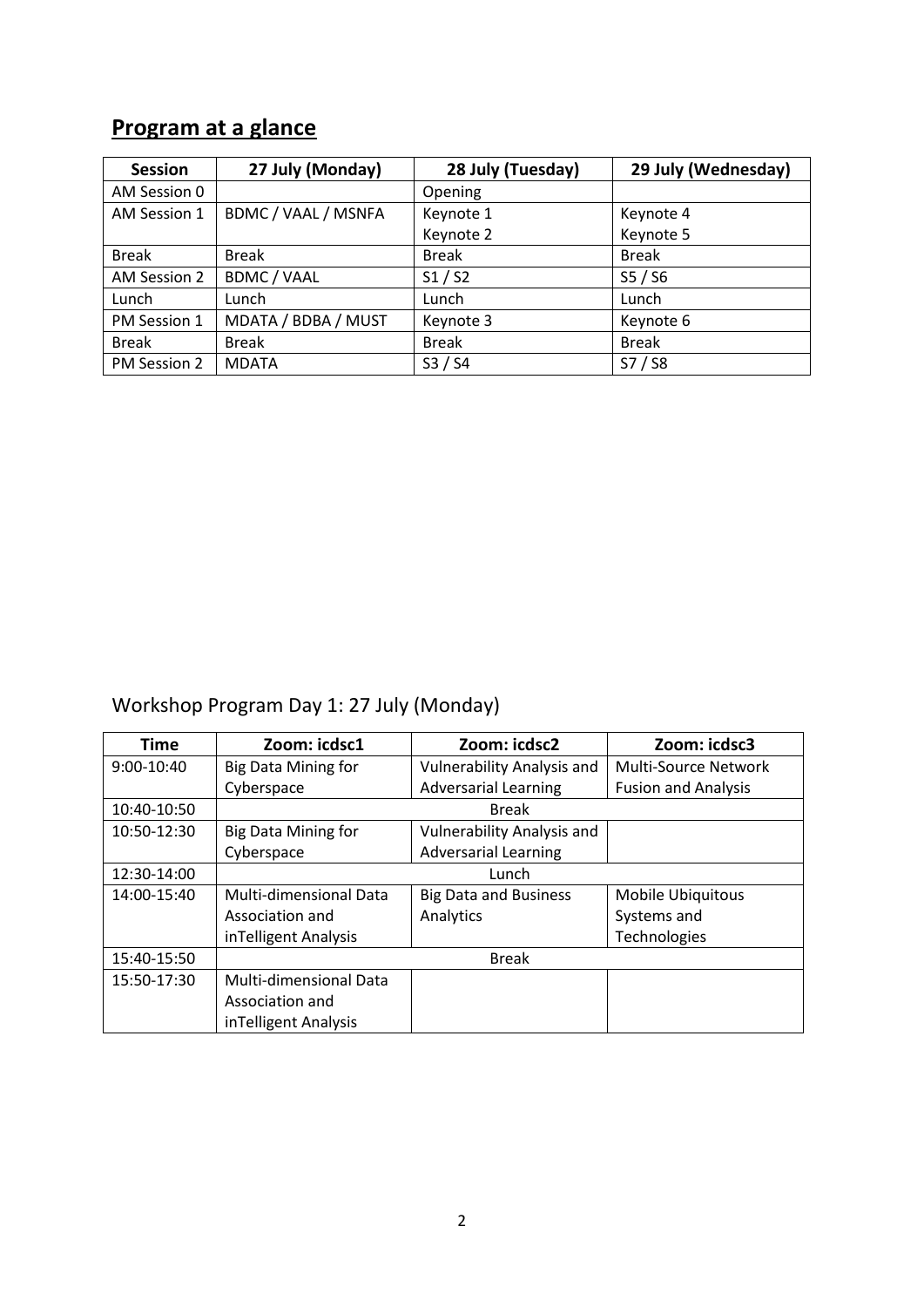| Time         | Zoom: icdsc1                                                                  | Zoom: icdsc2               |  |
|--------------|-------------------------------------------------------------------------------|----------------------------|--|
| $8:45-9:00$  | Opening                                                                       |                            |  |
| $9:00-10:00$ | Keynote 1: Network Representation Learning: Opportunities and Open Challenges |                            |  |
|              | Speaker: Ling Liu                                                             |                            |  |
|              | <b>Chair: Tamer Ozsu</b>                                                      |                            |  |
| 10:00-11:00  | Keynote 2: Practicing the Art of Data Science                                 |                            |  |
|              | Speaker: Jian Pei                                                             |                            |  |
|              | Chair: Zhiguo Gong                                                            |                            |  |
| 11:00-11:10  | <b>Break</b>                                                                  |                            |  |
| 11:10-12:30  | S1. Data Intensive Applications                                               | <b>S2. Social Networks</b> |  |
| 12:30-14:00  | Lunch                                                                         |                            |  |
| 14:00-15:00  | Keynote 3: DHA-based Knowledge Graph Construction                             |                            |  |
|              | Speaker: Lei Chen                                                             |                            |  |
|              | Chair: Marc Spaniol                                                           |                            |  |
| 15:00-15:15  | <b>Break</b>                                                                  |                            |  |
| 15:15-17:10  | S3. Cyberspace Security, Privacy and                                          | S4. Knowledge Discovery    |  |
|              | Trust I                                                                       |                            |  |

# Conference Program Day 2: 28 July (Tuesday)

# Conference Program Day 3: 29 July (Wednesday)

| Time        | Zoom: icdsc1                                                                  | Zoom: icdsc2           |  |
|-------------|-------------------------------------------------------------------------------|------------------------|--|
| 9:00-10:00  | Keynote 4: Data Cleaning: An Machine Learning Problem in Need of Data Systems |                        |  |
|             | Help                                                                          |                        |  |
|             | Speaker: Ihab F. Ilyas Kaldas                                                 |                        |  |
|             | Chair: Hui Xiong                                                              |                        |  |
| 10:00-11:00 | Keynote 5: Defining Cyberspace Security based on the Perspective of Three     |                        |  |
|             | Dimensions and Nine Spaces                                                    |                        |  |
|             | Speaker: Bingxin Fang                                                         |                        |  |
|             | Chair: Qing Li                                                                |                        |  |
| 11:00-11:10 | <b>Break</b>                                                                  |                        |  |
| 11:10-12:30 | S5. Cyberspace Security, Privacy and                                          | S6. Machine Learning   |  |
|             | Trust II                                                                      |                        |  |
| 12:30-14:00 | Lunch                                                                         |                        |  |
| 14:00-15:00 | Keynote 6: Cognitive Graph for Understanding, Reasoning, and Decision         |                        |  |
|             | Speaker: Jie Tang                                                             |                        |  |
|             | Chair: Yi Cai                                                                 |                        |  |
| 15:00-15:15 | <b>Break</b>                                                                  |                        |  |
| 15:15-17:10 | S7. Sentiment Analysis in Cyberspace                                          | S8. Data Mining and IR |  |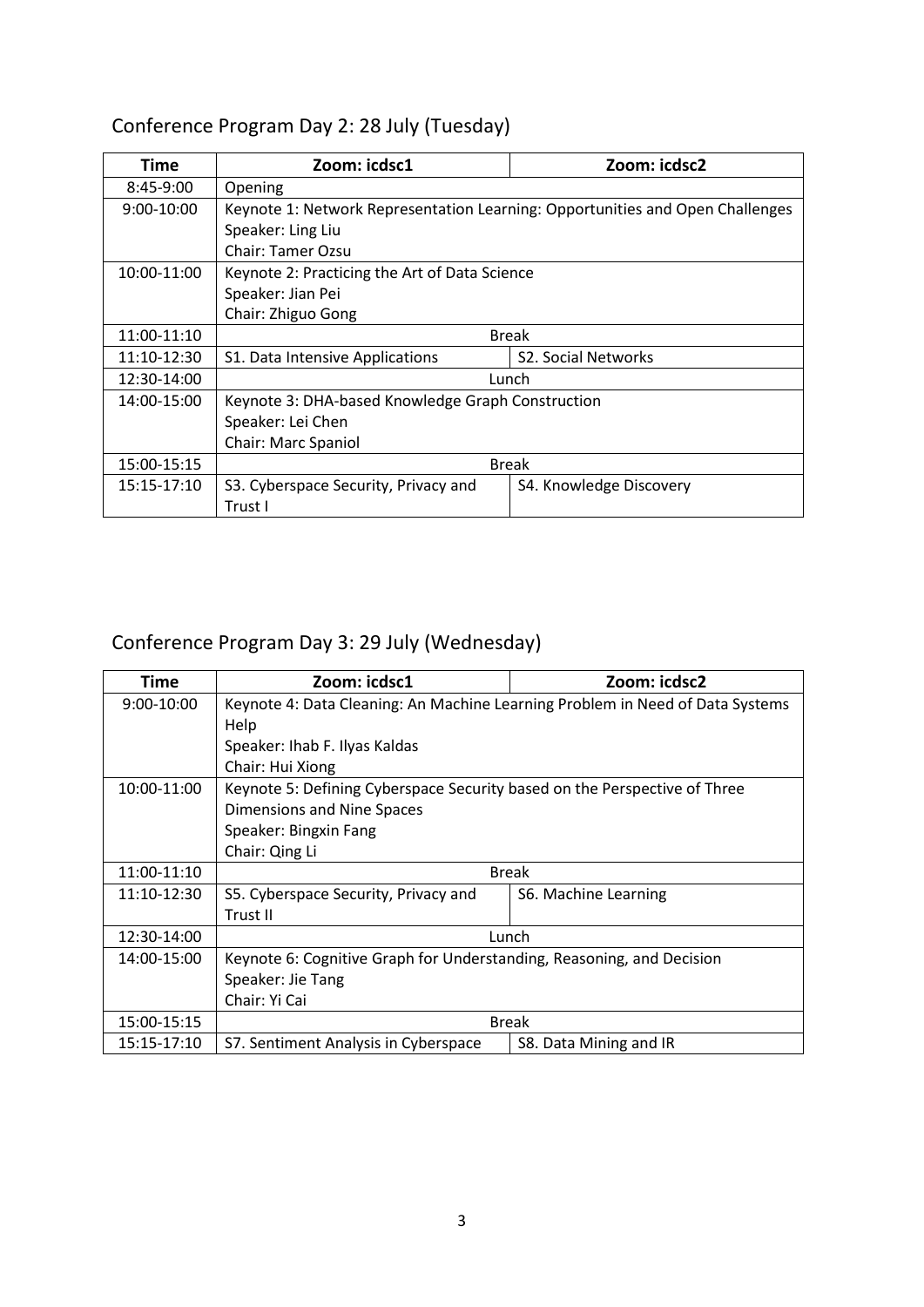# **Keynotes**

**Keynote 1** (Tuesday 9:00 – 10:00)

**Speaker**: Ling Liu, School of Computer Science, Georgia Institute of Technology

**Topic**: Network Representation Learning: Opportunities and Open Challenges

## *Abstract*

Mining information networks have traditionally relied on observable features, such as node and link properties as well as user-defined statistical features extracted from complex networks, such as node degree, traversal path. With the recent success of deep neural networks, a wide variety of deep neural network models have been proposed, which can automatically learn to encode network structure into low-dimensional embeddings, using techniques based on deep learning and nonlinear dimensionality reduction. These network representation learning (NRL) approaches replace the need for manual feature engineering with automated learning of latent features of network representation, and have led to state-of-the-art results in network-based tasks, such as node classification, node clustering, and link prediction. In this keynote, I will describe the recent advancements in NRL, including network embedding, graph neural networks, including the methods to embed individual nodes as well as algorithms to embed entire (sub)graphs. Most existing models learn node embeddings through flat information propagation across the edges or traversal paths within each node's local neighborhood. I will share our experience with employing NRL for Bitcoin transaction forecasting, and a general framework for graph neural networks to learn node representations, which can generate node embeddings that preserve the global structure of the original graphs at different levels of the graph hierarchy.

## *Biography*



Ling Liu is a Professor in the School of Computer Science at Georgia Institute of Technology. She directs the research programs in the Distributed Data Intensive Systems Lab (DiSL), examining various aspects of large scale big data-powered artificial intelligence (AI) systems, and machine learning (ML) algorithms and analytics, including performance, availability, privacy, security and trust. Prof. Liu is an elected IEEE Fellow, a recipient of IEEE Computer Society Technical Achievement Award (2012), and a recipient of the best

paper award from numerous top venues, including IEEE ICDCS, WWW, ACM/IEEE CCGrid, IEEE Cloud, IEEE ICWS. Prof. Liu served on editorial board of over a dozen international journals, including the editor in chief of IEEE Transactions on Service Computing (2013-2016) and currently, the editor in chief of ACM Transactions on Internet Computing (TOIT). Prof. Liu is a frequent keynote speaker in top-tier venues in Big Data, AI and ML systems and applications, Cloud Computing, Services Computing, Privacy, Security and Trust. Her current research is primarily supported by USA National Science Foundation under CISE programs and IBM.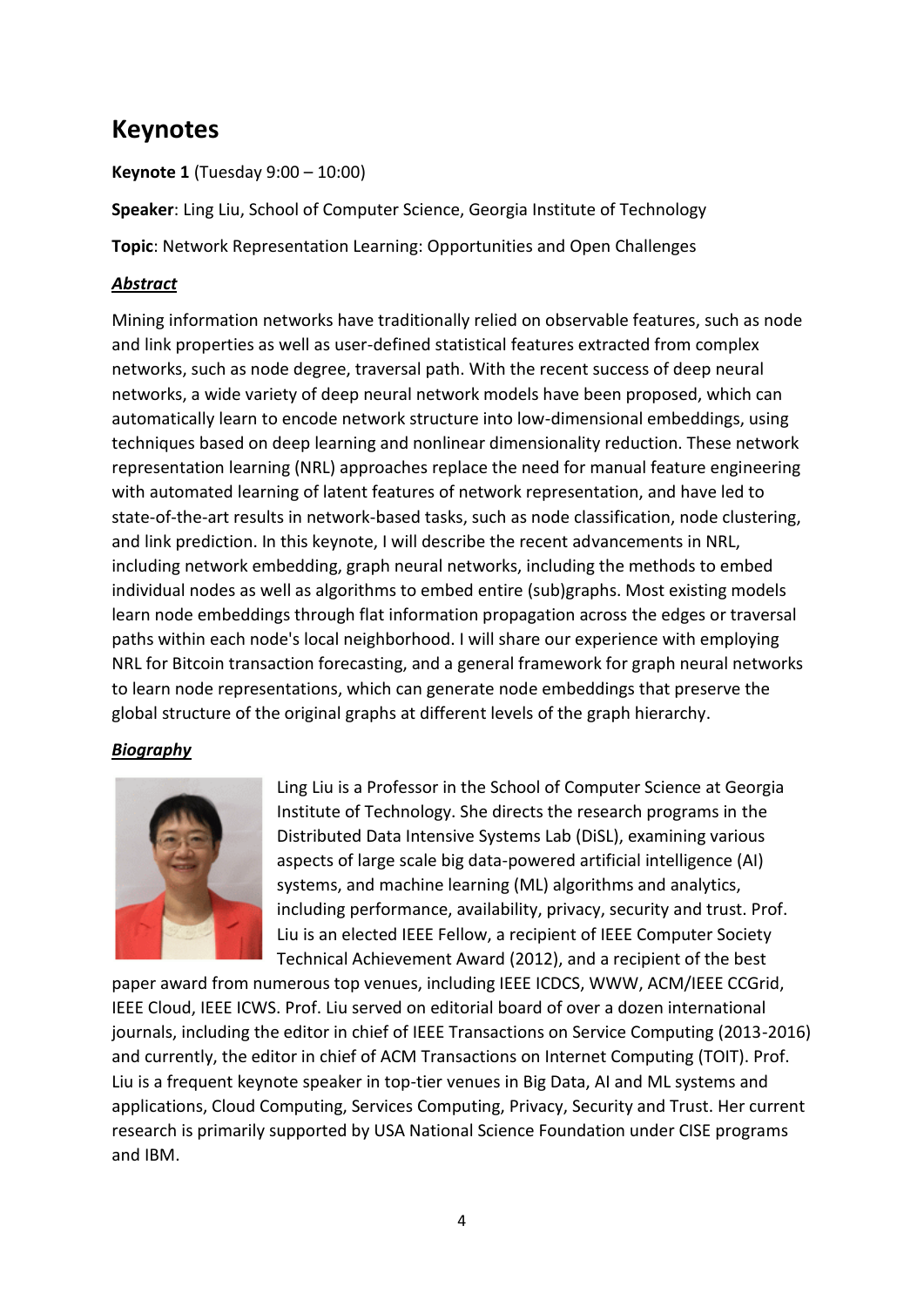#### **Keynote 2** (Tuesday 10:00 – 11:00)

**Speaker**: Jian Pei, School of Computing Science, Simon Fraser University

**Topic**: Practicing the Art of Data Science

## *Abstract*

Data science embraces interdisciplinary methodologies and tools, such as those in statistics, artificial intelligence/machine learning, data management, algorithms, and computation. The art of practicing data science to empower innovative applications, however, remains an art due to many factors beyond technology, such as sophistication of application scenarios, business demands, and the central role of human being in the loop. In this talk, I will share with the audience some experience and lessons I learned from my practice of data science research and development. First, I will illustrate the core value of building domain-oriented, end-to-end data science solutions that can help people gain new interpretable domain knowledge. Second, using network embedding as an example, I will demonstrate that the nature of data science practice is to connect challenges in vertical applications with general scientific principles and tools. If time permits, I will also discuss some future directions, particularly about data strategies for enterprises and organizations on data as assets, privacy, fairness, accountability, and transparency.

#### *Biography*



Jian Pei's professional interest is to facilitate efficient, fair, and sustainable usage of data for social, commercial and ecological good. Through inventing, implementing and deploying a series of data mining principles and methods, he produced remarkable values to academia and industry. His algorithms have been adopted by industry, open source toolkits and textbooks. His publications have been cited over 97,500 times. He is also an active and productive volunteer for professional community services, such as chairing ACM SIGKDD and the

steering committee of WSDM, running many premier academic conferences in his areas, and being editor-in-chief or associate editor for the flagship journals in his fields. He is recognized as a fellow of the Royal Society of Canada (i.e., the national academy of Canada), a fellow of the Canadian Academy of Canada, a fellow of ACM, and a fellow of IEEE. He received a series of prestigious awards, such as the ACM SIGKDD Innovation Award, the ACM SIGKDD Service Award, and the IEEE ICDM Research Award. Currently he is a full professor at Simon Fraser University.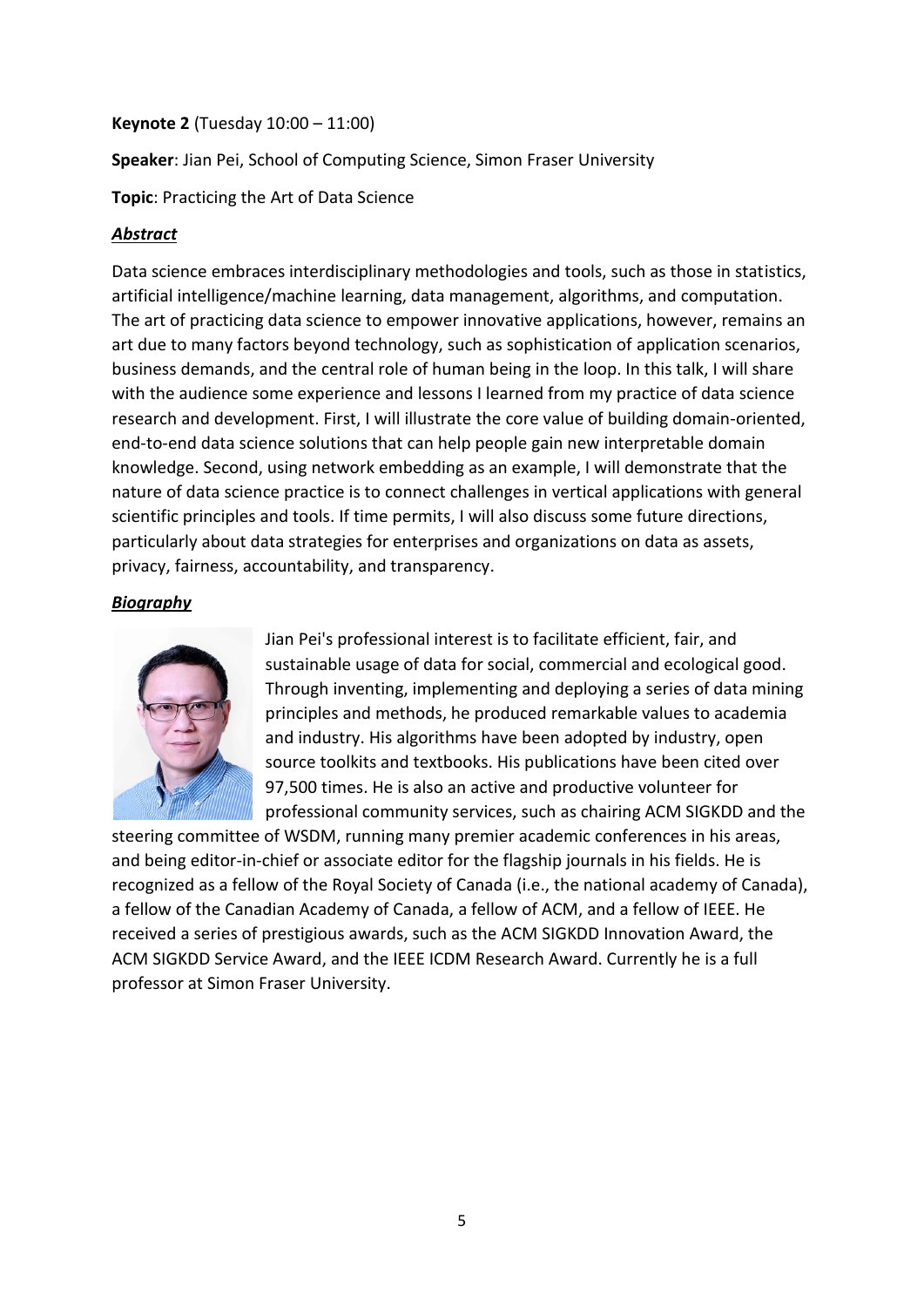## **Keynote 3** (Tuesday 14:00 – 15:00)

**Speaker**: Lei Chen, Department of Computer Science, Hong Kong University of Science and Technology

**Topic**: DHA-based Knowledge Graph Construction

## *Abstract*

Recently, AI has become quite popular and attractive, not only to the academia but also to the industry. The successful stories of AI on various of applications raise significant public interests on AI. Meanwhile, human intelligence is turning out to be more sophisticated, and Big Data technology is everywhere to improve our life quality. In this talk, I will discuss about DHA, a new computing paradigm, which combines big Data, Human intelligence, and AI (DHA). Specifically, I will first briefly explain the motivation of the DHA. Then I will present challenges, after that, I will present a case study to build a knowledge graph with the help of DHA.

#### *Biography*



Lei Chen has BS degree in computer science and engineering from Tianjin University, Tianjin, China, MA degree from Asian Institute of Technology, Bangkok, Thailand, and PhD in computer science from the University of Waterloo, Canada. He is a professor in the Department of Computer Science and Engineering, Hong Kong University of Science and Technology (HKUST). Currently, Prof. Chen serves as the director of Big Data Institute at HKUST, director of Master of Science on Big Data Technology and director of HKUST MOE/MSRA Information

Technology Key Laboratory. Prof. Chen's research interests include human-powered machine learning, crowdsourcing, Blockchain, graph data analysis, probabilistic and uncertain databases and time seires and multimedia databases. Prof. Chen got the SIGMOD Test-of-Time Award in 2015. The system developed by Prof. Chen's team won the excellent demonstration award in VLDB 2014. Prof. Chen has served as VLDB 2019 PC Co-chair. Currently, Prof. Chen serves as Editor-in-Chief of VLDB Journal, associate editor-in-chief of IEEE Transaction on Data and Knowledge Engineering. He is an IEEE Fellow, ACM Distinguished Member and an executive member of the VLDB endowment.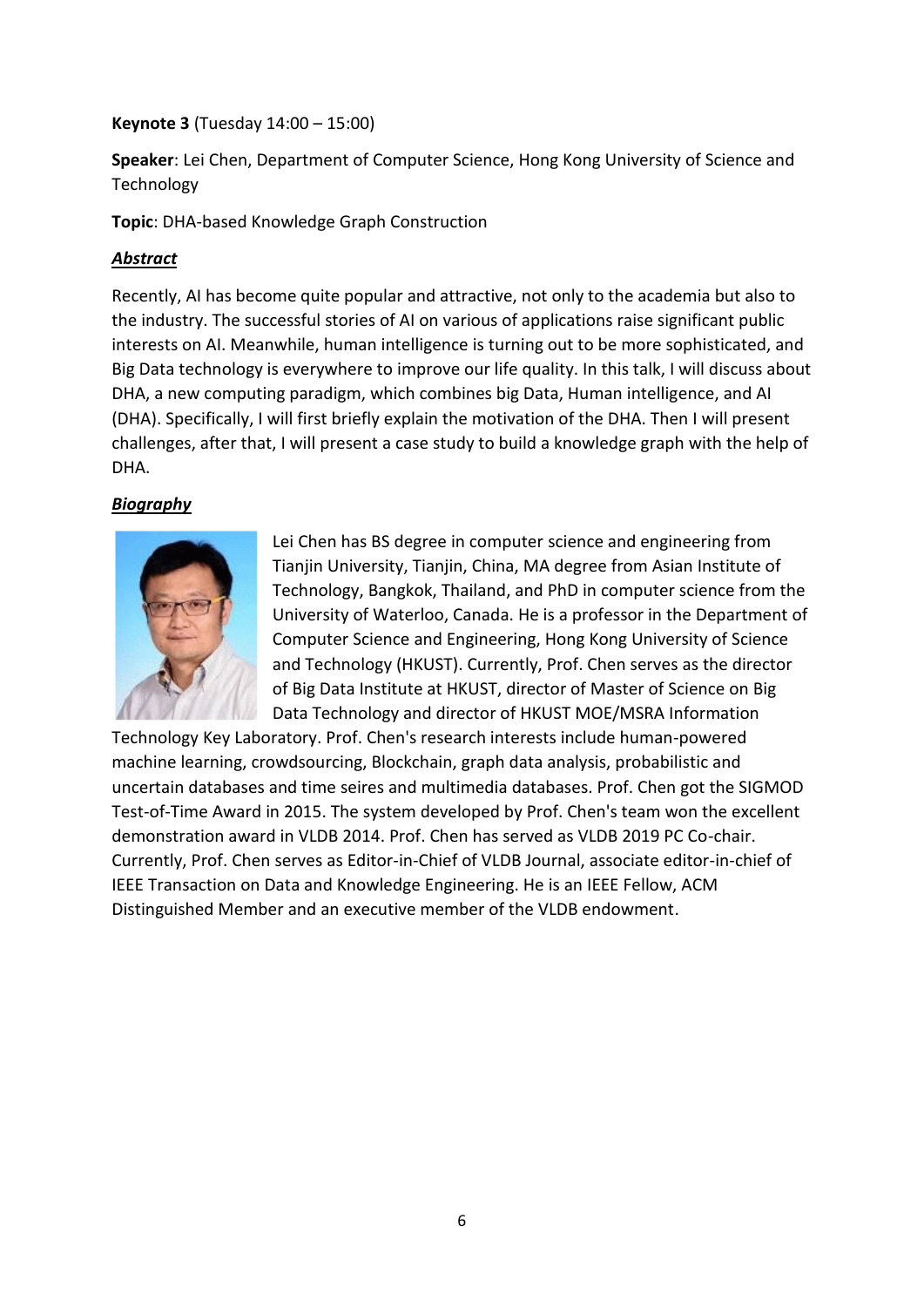#### **Keynote 4** (Wednesday 9:00 – 10:00)

**Speaker**: Ihab F. Ilyas, Cheriton School of Computer Science, University of Waterloo

**Topic**: Data Cleaning: An Machine Learning Problem in Need of Data Systems Help

## *Abstract*

Data scientists spend big chunk of their time preparing, cleaning, and transforming raw data before getting the chance to feed this data to their well-crafted models. Despite the efforts to build robust predication and classification models, data errors still the main reason for having low quality results. This massive labor-intensive exercises to clean data remain the main impediment to automatic end-to-end AI pipeline for data science.

In this talk, I focus on data cleaning as an inference problem that can be automated by leveraging the great advancements in AI and ML in the last few years. I will start with a background describing the evolution of data cleaning efforts, and I will describe The HoloClean framework, a machine learning framework for data profiling and cleaning (error detection and repair). The framework has multiple successful deployments with cleaning census data, and pilots with commercial enterprises to boost the quality of source (training) data before feeding them to downstream analytics.

HoloClean builds two main probabilistic models: a data generation model (describing how data was intended to look like); and a realization model (describing how errors might be introduced to the intended clean data). The framework uses few-shot learning, data augmentation, and weak supervision to learn the parameters of these models, and use them to predict both error and their possible repairs.

While the idea of using statistical inference to model the joint data distribution of the underlying data is not new, the problem has been always: (1) how to scale a model with millions of data cells (corresponding to random variables); and (2) how to get enough training data to learn the complex models that are capable of accurately predicting the anomalies and the repairs. HoloClean tackles exactly these two problems.

## *Biography*



Ihab Ilyas is a professor in the Cheriton School of Computer Science and the NSERC-Thomson Reuters Research Chair on data quality at the University of Waterloo. His main research focuses on the areas of big data and database systems, with special interest in data quality and integration, managing uncertain data, machine learning for data curation, and information extraction. Ihab is a co-founder of Tamr, a startup focusing on large-scale data integration, and he is also the cofounder of inductiv (now part of Apple), a Waterloo-based startup on

using AI for structured data cleaning. He is a recipient of the Ontario Early Researcher Award, a Cheriton Faculty Fellowship, an NSERC Discovery Accelerator Award, and a Google Faculty Award, and he is an ACM Distinguished Scientist. Ihab is an elected member of the VLDB Endowment board of trustees, elected SIGMOD vice chair. He holds a PhD in computer science from Purdue University, West Lafayette.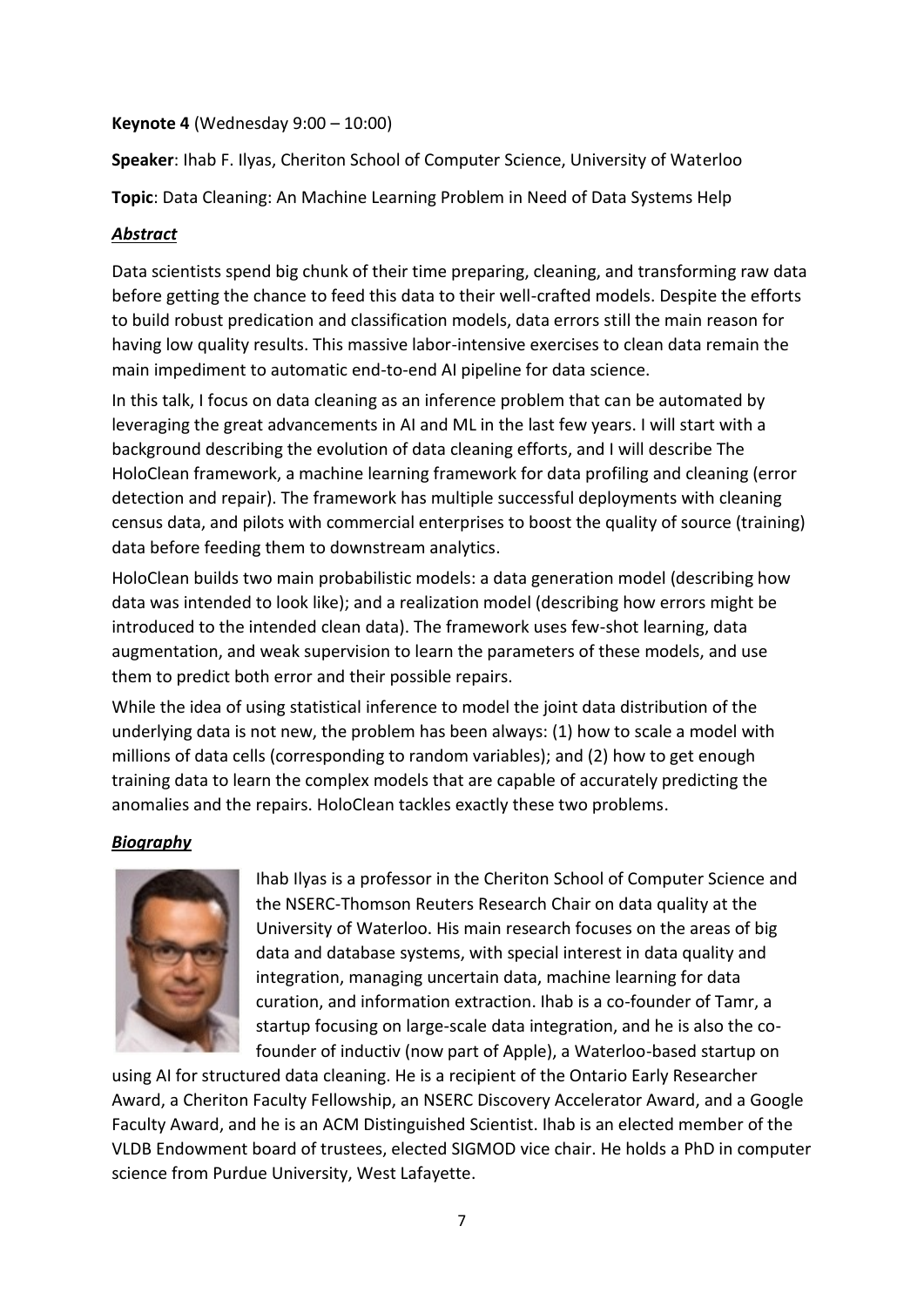#### **Keynote 5** (Wednesday 10:00 – 11:00)

**Speaker**: Bingxin Fang, Chinese Academy of Engineering and Guangzhou University

**Topic**: Defining Cyberspace Security based on the Perspective of Three Dimensions and Nine Spaces

#### *Abstract*

TBD

## *Biography*



Professor Fang Binxing is academician of Chinese Academy of Engineering, Former President of Beijing University of Posts and Telecommunications, principal representative of the 11th National People's Congress, the expert of information network and information security. He was born in 1960, graduated from Harbin Institute of Technology with doctor degree in 1989. He used to work at the National University of Defense Technology as a Post Doctor. He once was appointed as the Director and Chief Engineer of National Computer

Network and Information Security Management Center, the Coordination Office Director of National Computer Network Emergency Response Technical Team/Coordination Center of China, Chairman of the Science and Technology Committee of the National Computer Network and Information Security Management Center, senior Engineer with professor title and PhD Supervisor. His main research area covers network security, information content security, parallel processing, and internet technology and so on. He is the first inventor who proposed the conception to build China National Network and Information Security Infrastructure and designed the practical corresponding system. Therefore he has successively won a first prize and two second prizes of State Scientific and Technological Progress Award. In the area of information security theory, he gave a unified formalization definition of the information security concept which involves physical security, operation security (network security), data security (narrow definition of information security) and content security. At the same time he is conducting research on the computability of the information security attribute.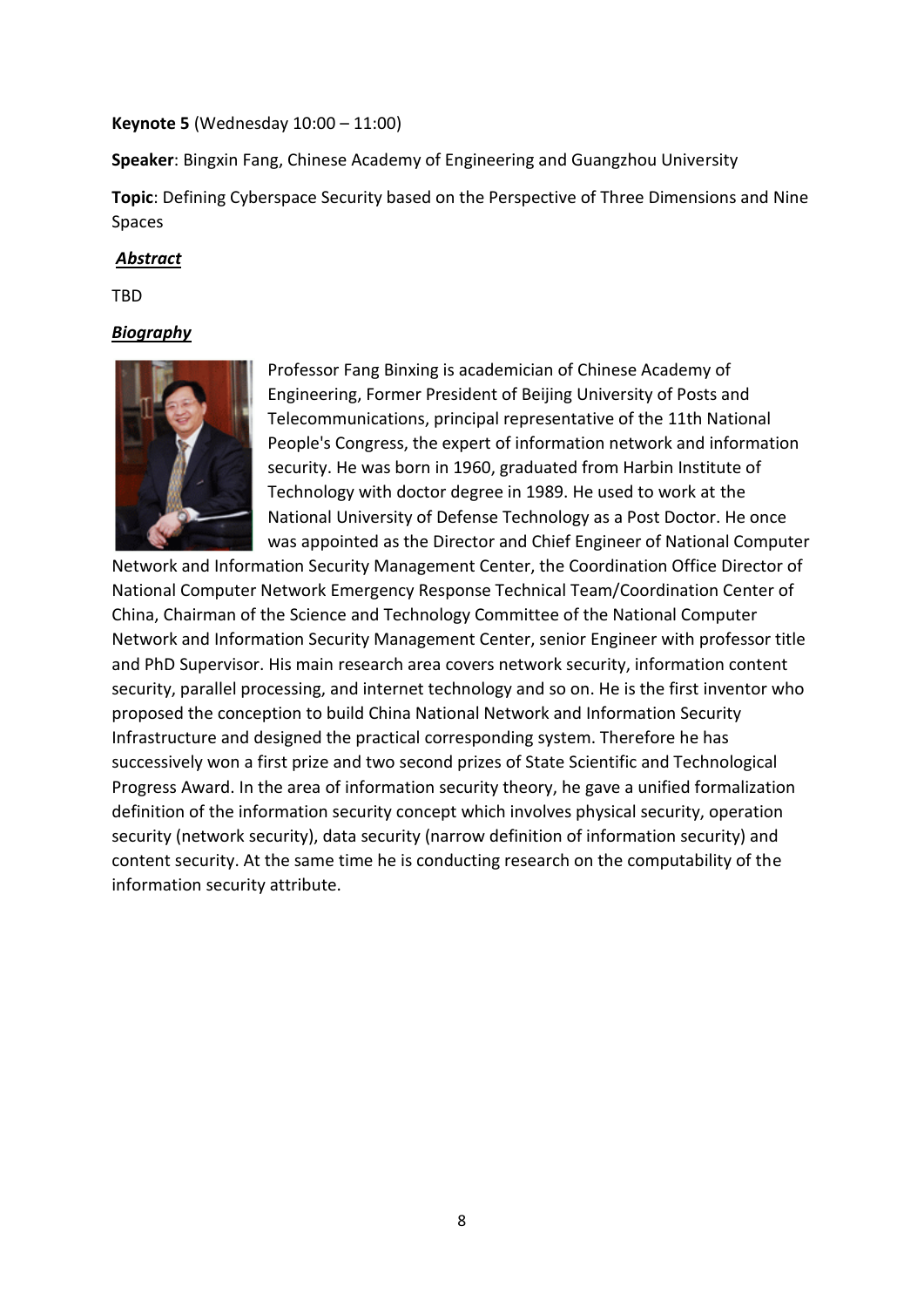#### **Keynote 6** (Wednesday 14:00 – 15:00)

**Speaker**: Jie Tang, Department of Computer Science, Tsinghua University

**Topic**: Cognitive Graph for Understanding, Reasoning, and Decision

## *Abstract*

We propose a novel CognitiveGraph framework for learning with knowledge graphs. Inferring new facts from existing knowledge graphs (KG) with explainable reasoning processes is a significant problem and has received much attention recently. The proposed CognitiveGraph framework is founded on the dual process theory in cognitive science. The framework gradually builds a cognitive graph in an iterative process by coordinating an implicit extraction module (System 1) and an explicit reasoning module (System 2). While giving accurate answers, our framework further provides explainable reasoning paths. Specifically, our implementation based on BERT and graph neural network (GNN) efficiently handles graph with tens of millions of nodes. The framework has many applications. For example, for multi-hop reasoning-based QA (e.g., HotpotQA), it achieves a winning joint F1 score of 34.9 on the leaderboard, compared to 23.6 of the best competitor.

## *Biography*



Jie Tang is a Professor and the Associate Chair of the Department of Computer Science at Tsinghua University. His interests include artificial intelligence, data mining, social networks, and machine learning. He served as PC Co-Chair of WWW'21, CIKM'16, WSDM'15, Associate General Chair of KDD'18, EiC of IEEE Transactions on Big Data and AI Open Journal. He leads the project AMiner.org, an AIenabled research network analysis system, which has attracted more than 20 million users from 220 countries/regions in the world. He was

honored with the SIGKDD Test-of-Time Award, the UK Royal Society-Newton Advanced Fellowship Award, NSFC for Distinguished Young Scholar, and KDD'18 Service Award.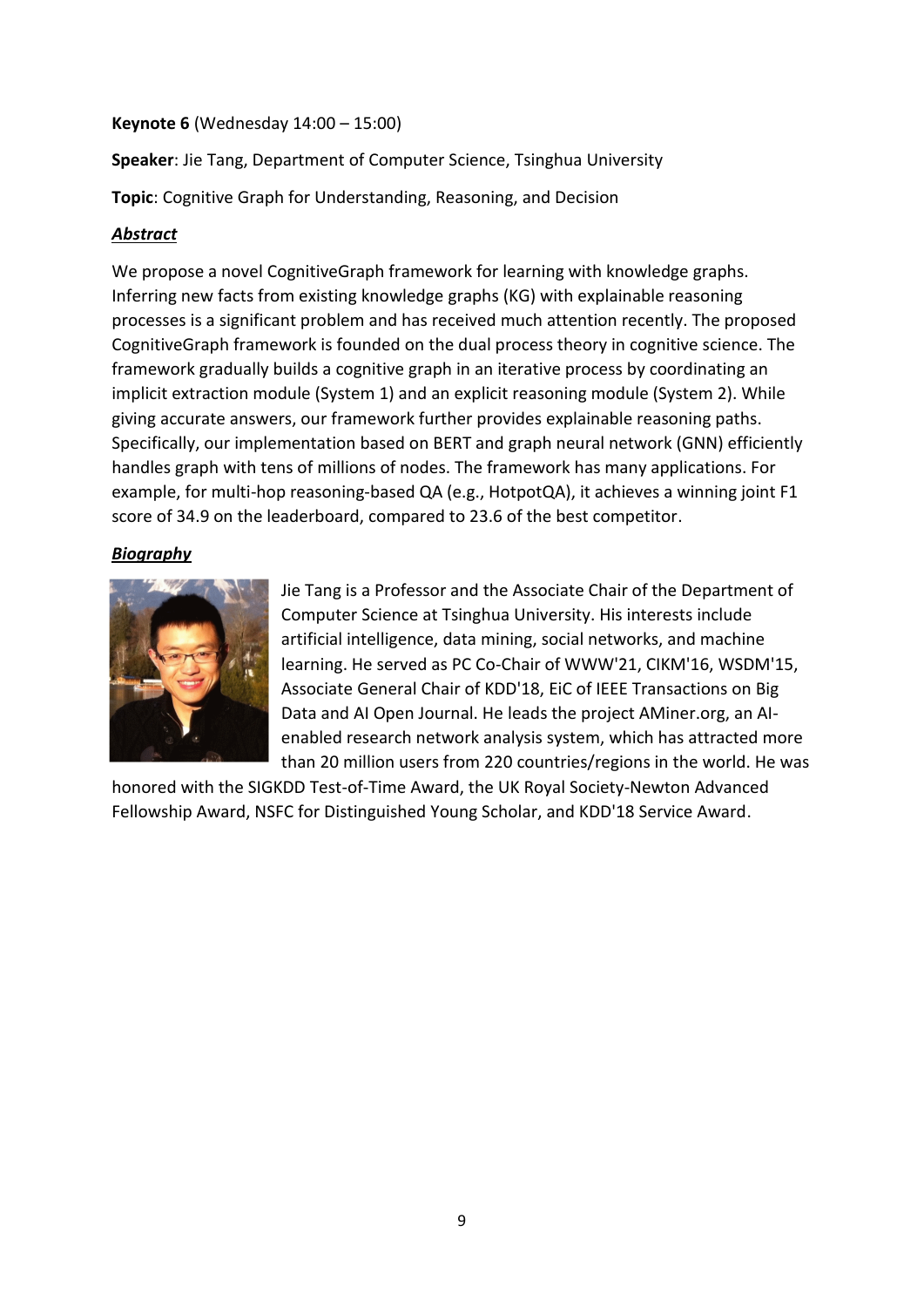## **Conference Sessions**

Session 1. **Data Intensive Applications** Chair: Haibo Hu

GeST: A Grid Embedding based Spatio-Temporal Correlation Model for Crime Prediction *Qian, Yiting; Pan, Li; Wu, Peng; Xia, Zhengmin*

Temperature Prediction Modeling and Control Parameter Optimization Based on Data Driven

*Liu, Qingguang; Wei, Jielong; Lei, Sining; Huang, Qingbao*

Heterogeneous Multi-Source Fusion for Ship Trajectory Complement and Prediction with Sequence Modeling

*Zheng, Changmeng; Peng, Qi; Xu, Xuemiao*

# Session 2. **Social Networks**

Chair: Chaogang Tang

Tweet Stance Detection: A Two-stage DC-BILSTM Model Based on Semantic Attention *Yang, YuanYu; Wu, Bin; Zhao, Kai; Guo, WenYing*

Personality2vec: Network Representation Learning for Personality *Guan, Zhanming; Wu, Bin; Wang, Bai; Liu, Hezi*

A Unified Information Diffusion Model for Social Networks *Kong, Xiangyi; Gu, Zhaoquan; Yin, Lihua*

Session 3. **Cyberspace Security, Privacy and Trust I** Chair: Bing Zeng

Detecting DNS Tunnels Using Session Behavior and Random Forest Method *Zhao, Yang; Ye, Hongzhi; Li, Lingzi; Huang, Cheng; Zhang, Tao*

Which DGA Family does A Malicious Domain Name Belong To *Zhang, Yunyi; Wu, Yuelong; Jin, Shuyuan*

An APT Attack Analysis Framework Based on Self-define Rules and Mapreduce *Qi, Yulu; Jiang, Rong; Jia, Yan; Li, Aiping*

A Review of APT Attack Detection Methods and Defense Strategies (Short) *Xing, Kai; li, aiping; Jiang, Rong; Jia, Yan*

Unsupervised Euclidean Distance Attack on Network Embedding *Yu, Shanqing; Zheng, Jun; Chen, Jinyin; Xuan, Qi; Zhang, Qingpeng*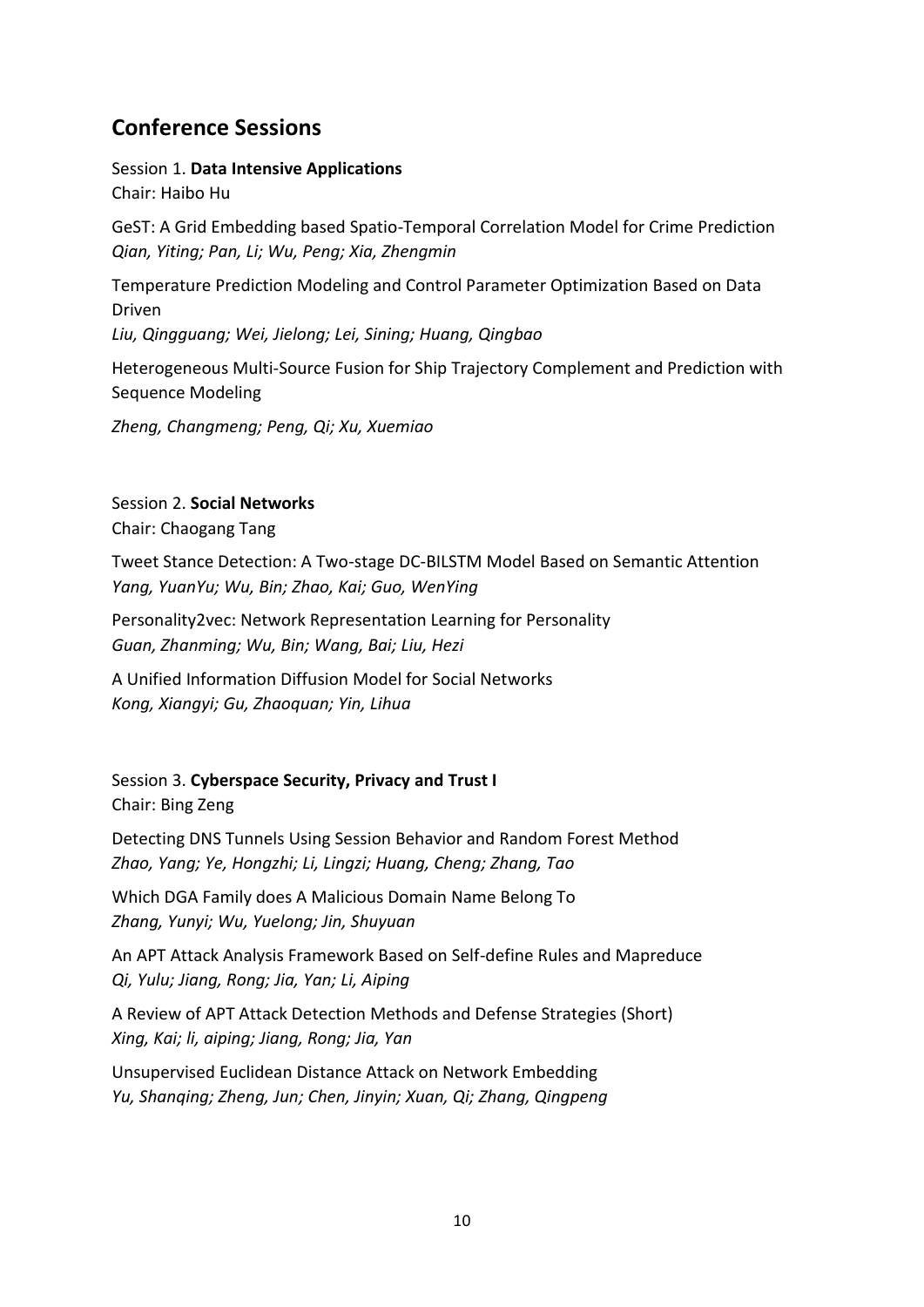#### Session 4. **Knowledge Discovery**

Chair: Zhenguo Yang

A Transformer-based Model for Sentence-Level Chinese Mandarin Lipreading (Short) *Ma, Shihui*

An Advanced BERT-Based Decomposition Method for Joint Extraction of Entities and Relations *Wang, Changhai*

Deep Learning for Social Network Information Cascade Analysis: A survey *Gao, Liqun; Zhou, Bin; Tu, Hongkui; Wang, Ye; Chen, Chenguang; Wang, Haiyang; Zhuang, Hongwu; Liang, Zhang*

Incorporating Entity Type Information into Knowledge Representation Learning *Huang, Wenyu; Wang, Guohua; Zhang, Huakui; Chen, Feng*

Context-aware Event Type Identification Based on Context Fusion and Joint Learning *Zhang, Zuowei; Tang, Yan*

Session 5. **Cyberspace Security, Privacy and Trust II** Chair: Aiping Li

Secure Data Dissemination among Multiple Base Stations in High-Speed Railway Network *Jiang, Zhongbai; Sun, Yanwei; Shi, Lei; Hu, Weihua; Liu, Zhaohui*

StateConsisIV: A Privacy-preserving Integrity Verification Method for Cloud Components Based on a Novel State Consistency Feature *Fan, Peiru; Wang, Chonghua; Zhao, Bo; Ji, Zhaoxu*

SecureMLDebugger: A Privacy-Preserving Machine Learning Debugging Tool *Han, Peiyi; Wang, Chaozheng; Liu, Chuanyi; Duan, Shaoming; Pan, Hezhong; Luo, Pengshuai*

Session 6. **Machine Learning** Chair: Jianming Lv

A Survey of Depth Estimation Based on Computer Vision *Liu, Yang; Jiang, Jie; Sun, Jiahao; Bai, Liang; Wang, Qi*

Anobeat: Anomaly Detection for Electrocardiography Beat Signals *Ou, Yingzi; Li, Xin; Guo, Zhenyu; Wang, Yizhuo*

Deep Learning-based Quantitative Steganalysis to Detect Motion Vector Embedding of HEVC Videos (Short) *Huang, Xiongbo; Hu, Yiongjian; Wang, Yufei; Liu, Beibei; Liu, Shuowei*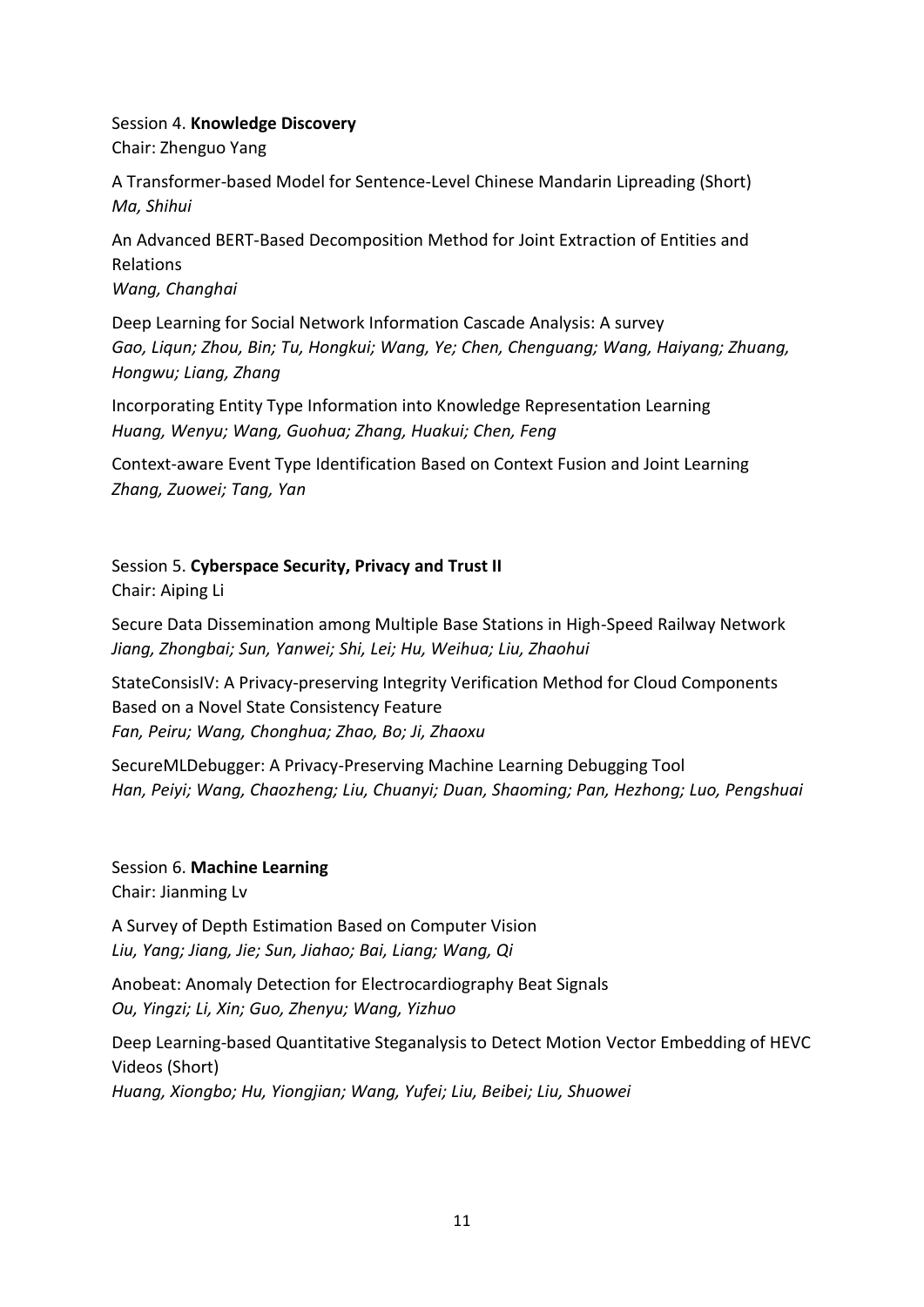Session 7. **Sentiment Analysis in Cyberspace**

Chair: Qingbao Huang

A Joint Model for Aspect-Category Sentiment Analysis with TextGCN and Bi-GRU *Yang, Ying; Wu, Bin; Li, Lianwei; Wang, Shuyang*

Word Level Domain-Diversity Attention Based LSTM Model for Sentiment Classification *Zhang, Haoliang; Xu, Hongbo; Shi, Jinqiao; Liu, Tingwen; Liao, Chun*

Multi-Task Learning Network for Document-level and Multi-aspect Sentiment Classification *Wang, Zhou*

Real-time Event Detection and Tracking in Microblog via Text Chain and Sentiment Time Series

*Piao, Bingxu; Wu, Xu; Wu, Jingchen; Xie, Xiaqing*

A Unified Labeling Model for Open-Domain Aspect-Based Sentiment Analysis (Short) *Ji, Qian; Lin, Xiang; Ma, Yinghua; Liu, Gongshen; Wang, Shilin*

Session 8. **Data Mining and IR** Chair: An Liu

Robust Text Clustering with Graph and Textual Adversarial Learning *Liang, Yongming*

GPU-BTM: A Topic Model for Short Text using Auxiliary Information *Guo, Yibing; Huang, Yu Tao; Ding, Ye; Qi, Shuhan; Wang, Xuan; Liao, Qing*

Longitudinal Analysis of Cyber-Related Articles *Al Boni, Mohammad; Neeraj, Trishala*

A Low-Dimensional Representation Learning Method for Text Classification and Clustering (Short)

*Wang, Xiang; Liao, Yunfan; Zhu, Junxing; Zhou, Bin; Jia, Yan*

Graph Convolutional Network for Visual Question Answering Based on Fine-grained Question Representation

*Hu, Ze; Wei, Jielong; Huang, Qingbao; Liu, Qingguang; Zhang, Xingmao; Song, Chunning*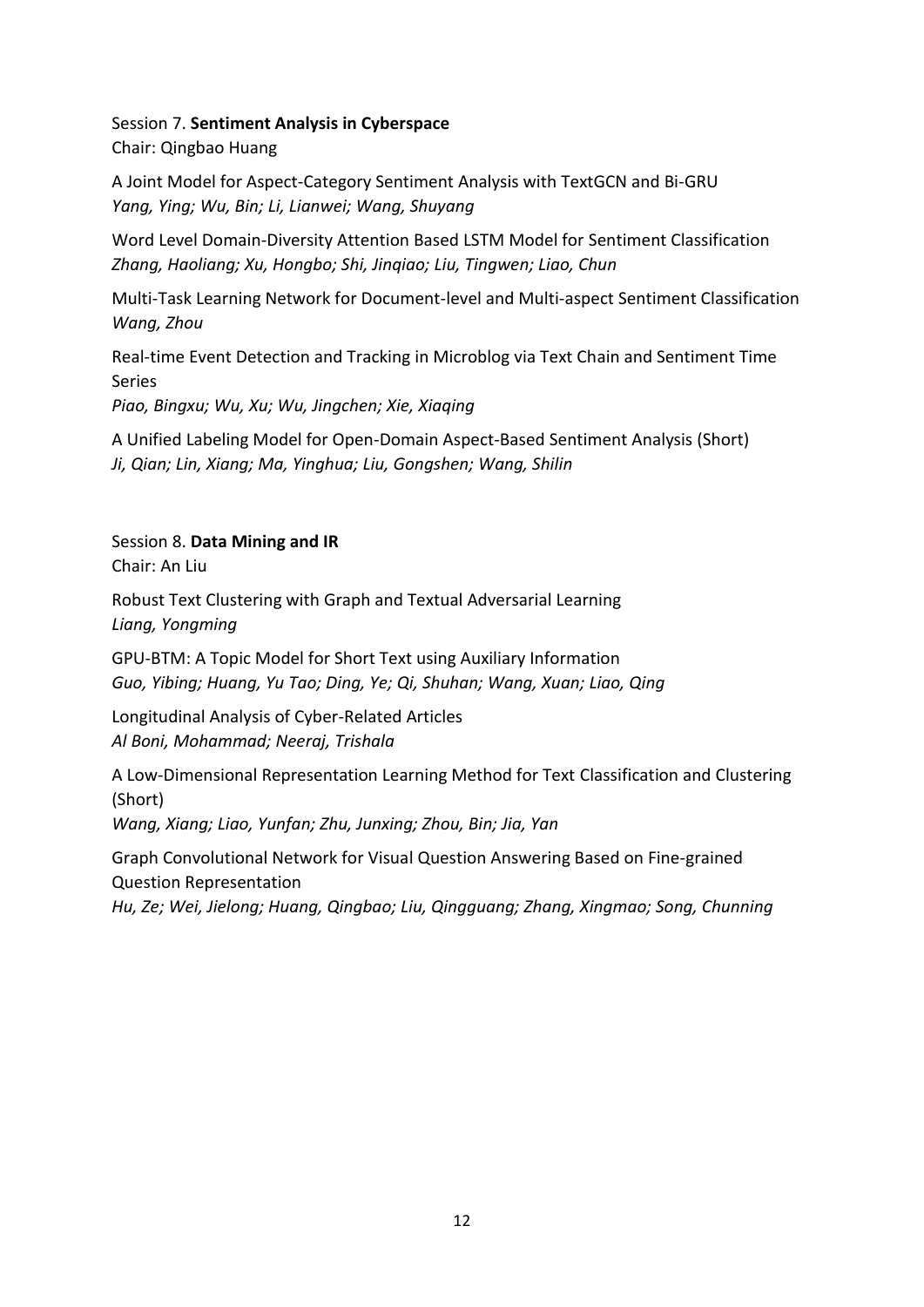## **Workshop Program**

Date: 27 July, 2020 (Monday)

## **Big Data and Business Analytics (BDBA)**

Chair: Jianshan Sun

Research on Rumor Propagation Simulation Based on Behavior-Attribute

On Improving the Learning of Long-Term historical Information for Tasks with Partial **Observability** 

Adversarial Examples for Chinese Text Classification

BLHNN: A Novel Charge Prediction Model Based on Bi-Attention LSTM-CNN Hybrid Neural Network

## **Big Data Mining for Cyberspace (BDMC)**

Chair: Zhaoquan Gu

A Token Level Multi-target Stance Detection Dataset

Deepfake Detection with Clustering-based Embedding Regularization

An Efficient Parallel Stochastic Gradient Descent for Matrix Factorization On GPUS

Image-based Encrypted Traffic Classification with Convolution Neural Networks

Clustering Using a Similarity Measure Approach Based on Semantic Analysis of Adversary Behaviors

## **Mobile Ubiquitous Systems and Technologies (MUST)**

Chair: Yafei Li

Refining Co-operative Competition of Robocup Soccer with Reinforcement Learning

Join-based Social Ridesharing

A Data Traceability Method to Improve Data Quality in Big Data Environment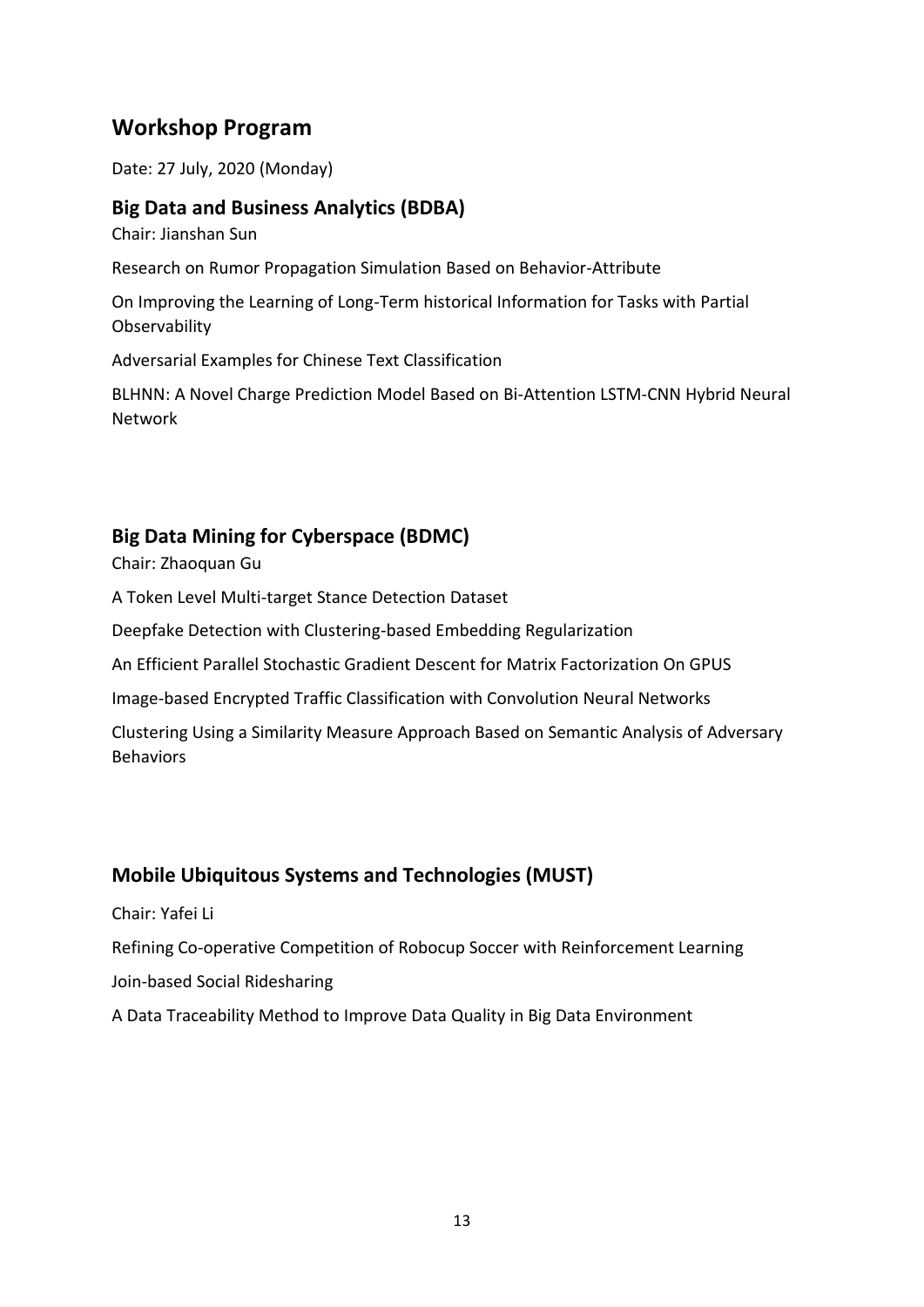**Multi-dimensional Data Association and inTelligent Analysis (MDATA)**  Chair: Zhaoquan Gu / Aiping Li Knowledge Fusion and Spatiotemporal Data Cleaning: A Review Automatic Classification of Matching Rules in Pattern Matching Chinese Open Relation Extraction with Pointer-Generator Networks A Survey on Approaches and Applications of Knowledge Representation Learning Contextual Gated Graph Convolutional Networks for Social Unrest Events Prediction A Knowledge Graph Embedding Method Based on Neural Network Seeds Optimization for Entity Alignment in Knowledge Graph Embedding

## **Multi-Source Network Fusion and Analysis (MSNFA)**

Chair: Bin Wu

A Study of Bitcoin De-Anonymization: Graph and Multidimensional Data Analysis

Two-stage Encoding Extractive Summarization

A Parallel Algorithm for Graph Transaction Based Frequent Subgraph Mining

Sampling Topic Representative Users by Integrating Node Degree and Edge Weight

## **Vulnerability Analysis and Adversarial Learning (VAAL)**

Chair: Zhi Wang

An Anomaly Detection Method for System Logs Using Venn-Abers Predictors

The Class Overlap Model for System Log Anomaly Detection Based on Ensemble Learning

DQ-MOTAG: Deep Reinforcement learning-based Moving Target Defense Against DDos Attacks

An Adversarial Machine Learning Method Based on OpCode N-grams Feature in Malware **Detection** 

A Safety-Enhanced Dijkstra Routing Algorithm via SDN framework

Malicious Code Detection Technology Based on Metadata Machine Learning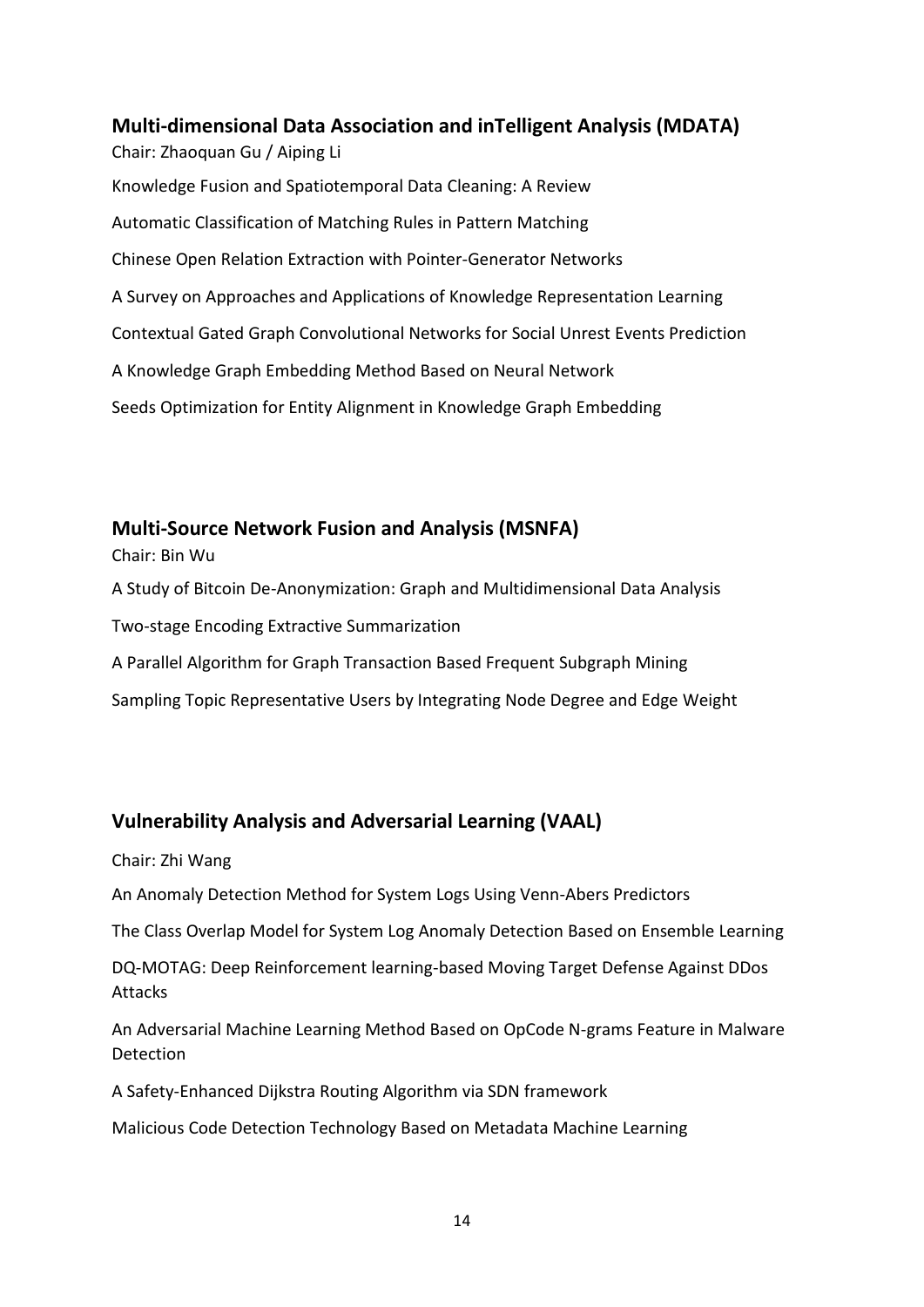## **Conference Organization**

Honorary Co-Chairs:

 Binxing Fang, Chinese Academy of Engineering, China Philip S. Yu, University of Illinois at Chicago, USA

General Co-Chairs:

 Qing Li, the Hong Kong Polytechnic University, HKSAR Tamer Ozsu, University of Waterloo, Canada Hui Xiong, Rutgers University, USA

Program Co-Chairs:

 Yi Cai, South China University of Technology, China Zhiguo Gong, the University of Macau, Macau SAR Marc Spaniol, University of Caen Normandy, France

Industrial Track Chair: Jingren Zhou, Alibaba Group, China

Workshop Co-Chairs:

 Haibo Hu, the Hong Kong Polytechnic University, HKSAR An Liu, Soochow University, China

Organization Chair:

Hong Va Leong, the Hong Kong Polytechnic University, HKSAR

Financial Chair:

Howard Leung, City University of Hong Kong, HKSAR

Publication Chair:

Zhenguo Yang, Guangdong University of Technology, China

Publicity Co-Chairs:

 Shiting Wen, NIT-Zhejiang University, China Hua Wang, Victoria University, Australia Xin Wang, Tianjing University, China

Steering Committee Representatives:

 Yan Jia, National University of Defense Technology, China Jian Pei, Simon Fraser University, Canada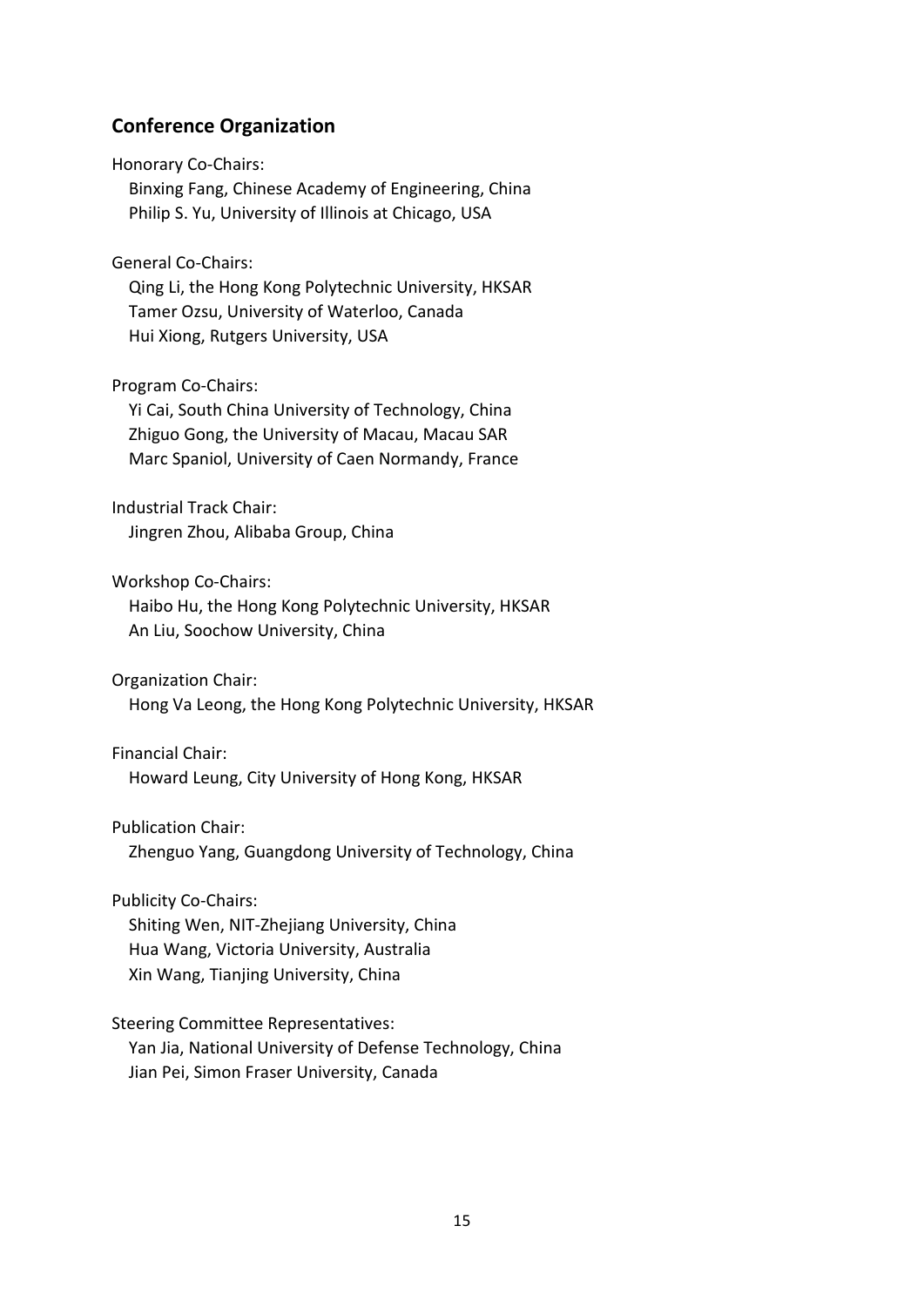## **Big Data and Business Analytics (BDBA)**

 General Chair Yezheng Liu, Hefei University of Technology, China

Program Chairs

 Yuanchun Jiang, Hefei University of Technology, China Jianshan Sun, Hefei University of Technology, China

## **Big Data Mining for Cyberspace (BDMC)**

#### General Chairs

 Zhaoquan Gu, Guangzhou University, Guangdong, China Weihong Han, Guangzhou University, Guangdong, China Jing Qiu, Guangzhou University, Guangdong, China

## **Mobile Ubiquitous Systems and Technologies (MUST)**

 General Chairs Jianliang Xu, Hong Kong Baptist University Guoliang Xing, Chinese University of Hong Kong

 Program Chairs Yafei Li, Zhengzhou University Xiaoyi Fu, Hong Kong Baptist University

## **Multi-dimensional Data Association and inTelligent Analysis (MDATA)**

 General Chair Zhaoquan Gu, Guangzhou University, Guangdong, China

 Program Chairs Aiping Li, National University of Defense Technology, Hunan, China Weihong Han, Guangzhou University, Guandong, China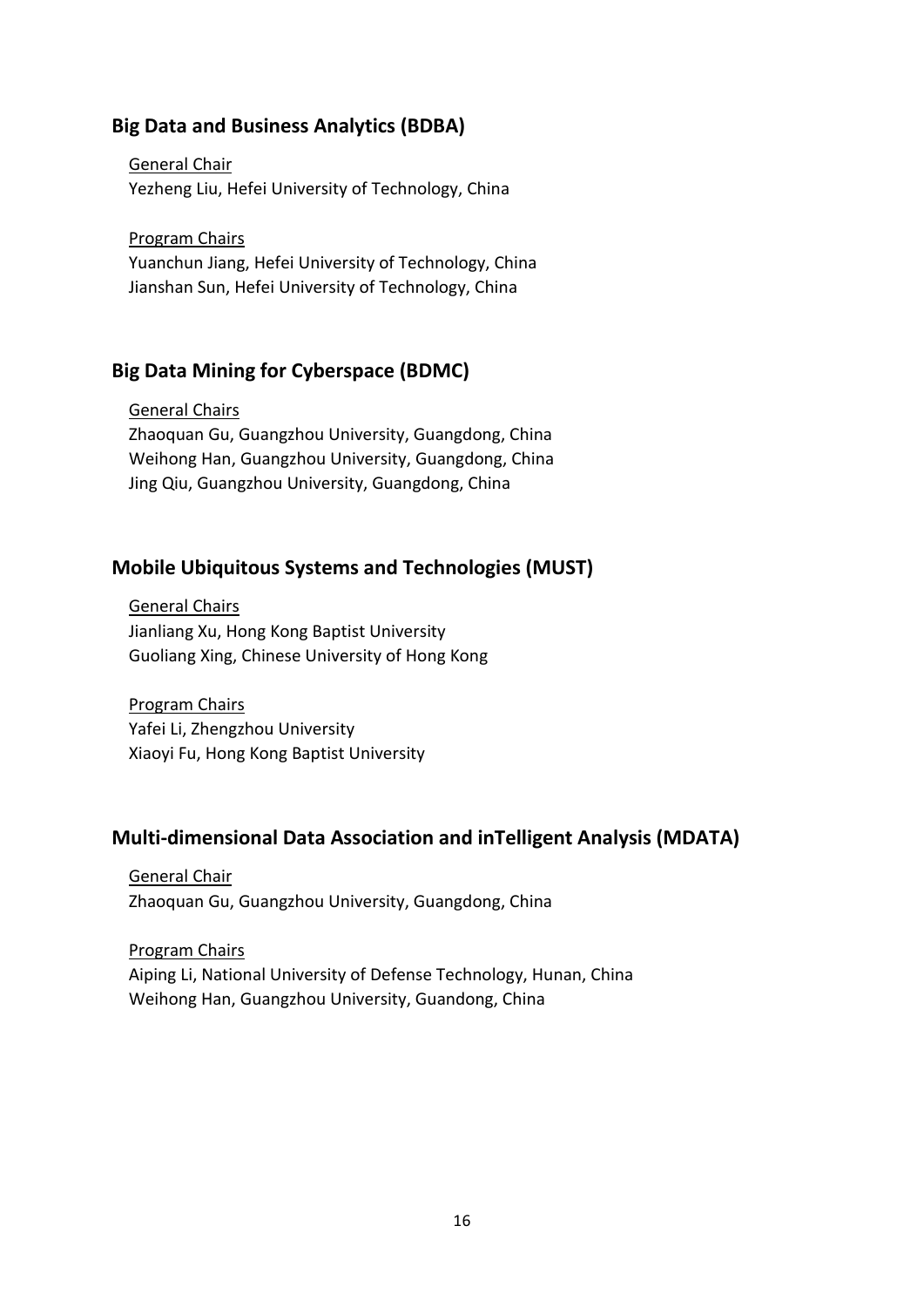## **Multi-Source Network Fusion and Analysis (MSNFA)**

## General Chairs

 Bin Wu, Beijing University of Posts and Telecommunications, China Chuan Shi, Beijing University of Posts and Telecommunications, China Xiaoli Li, Institute for Infocomm Research, A\*STAR, Singapore

## **Vulnerability Analysis and Adversarial Learning (VAAL)**

General Chairs

 Xiaohui Kuang, National Key Laboratory of Science and Technology on Information System Security, China

Zhi Wang, Nankai University, China

Program Chairs

 Hu Li, National Key Laboratory of Science and Technology on Information System Security, China

 Yuanping Nie, National Key Laboratory of Science and Technology on Information System Security, China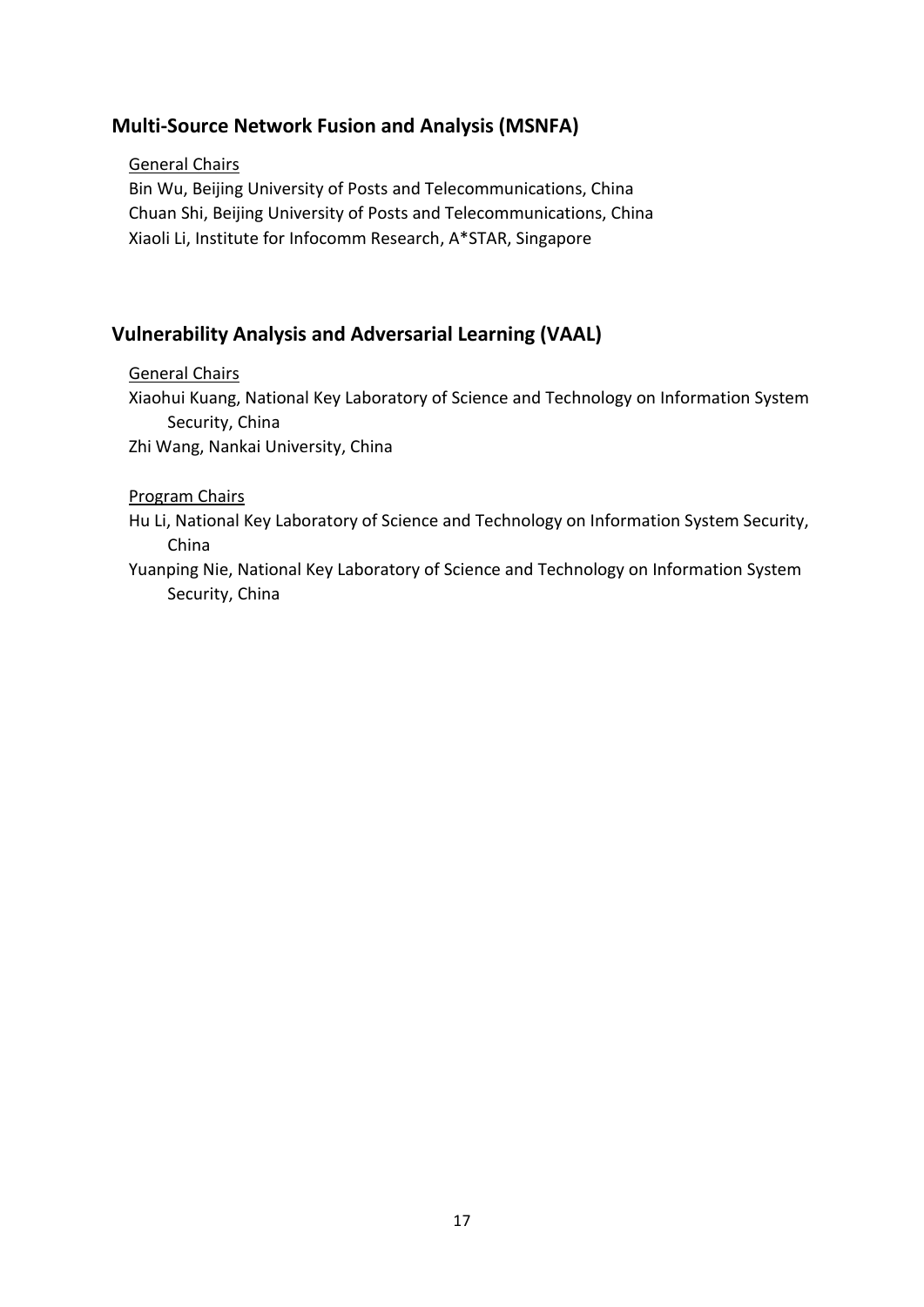## **Program Committee**

 Ralitsa Angelova, Google Liang Bai, Shanxi University, China Kaigui Bian, Peking University Yi Cai, School of Software Engineering, South China University of Technology Ricardo Campos, Polytechnic Institute of Tomar, Portgual Jin Cao, Xidian University Aniello Castiglione, University of Naples Parthenope, Italy Lijun Chang, The University of Sydney, Australia Wei Chen, Agricultural Information Institute, Chinese Academy of Agricultural Sciences Hongning Dai, The Macau University of Science and Technology Yong Ding, Guilin University of Electronic Technology Lei Duan, Sichuan University Xiangling Fu, Beijing University of Posts and Telecommunications Bo Gao, Beijing Jiaotong University Ruipeng Gao, Beijing Jiaotong University Yunjun Gao, Zhejiang University, China Cheng Guo, Dalian University of Technology Yunchuan Guo, Institute of Information Engineering, CAS, China Weili Han, Fudan University Shuyue Hu, NUS, Singapore Jingyu Hua, Nanjing University, China Qingbao Huang, South China University of Technology & Guangxi University, China Xinghao Jiang, Shanghai Jiao Tong University Ralf Klamma, RWTH Aachen University, Germany He Li, Muroran Institute of Technology, Japan Hui Li, Xidian University Lei Li, Hefei University of Technology Shudong Li, Guangzhou University Zepeng Li, Lanzhou University An Liu, Soochow University Chanjuan Liu, Dalian University of Technology Guanfeng Liu, Macquarie University, Australia Shenghua Liu, Institute of Computing Technology, CAS, China Yezheng Liu, Hefei University of Technology Zhi Liu, Shizuoka University, Japan Jianming Lv, South China University of Technology Baoshan Ma, Dalian Maritime University Weizhi Meng, Technical University of Denmark, Denmark Li Pan, Shanghai Jiaotong University, China Yanghui Rao, Sun Yat-sen University Kui Ren, University at Buffalo, State University of New York, USA Thomas Risse, University Library of Frankfurt, Germany